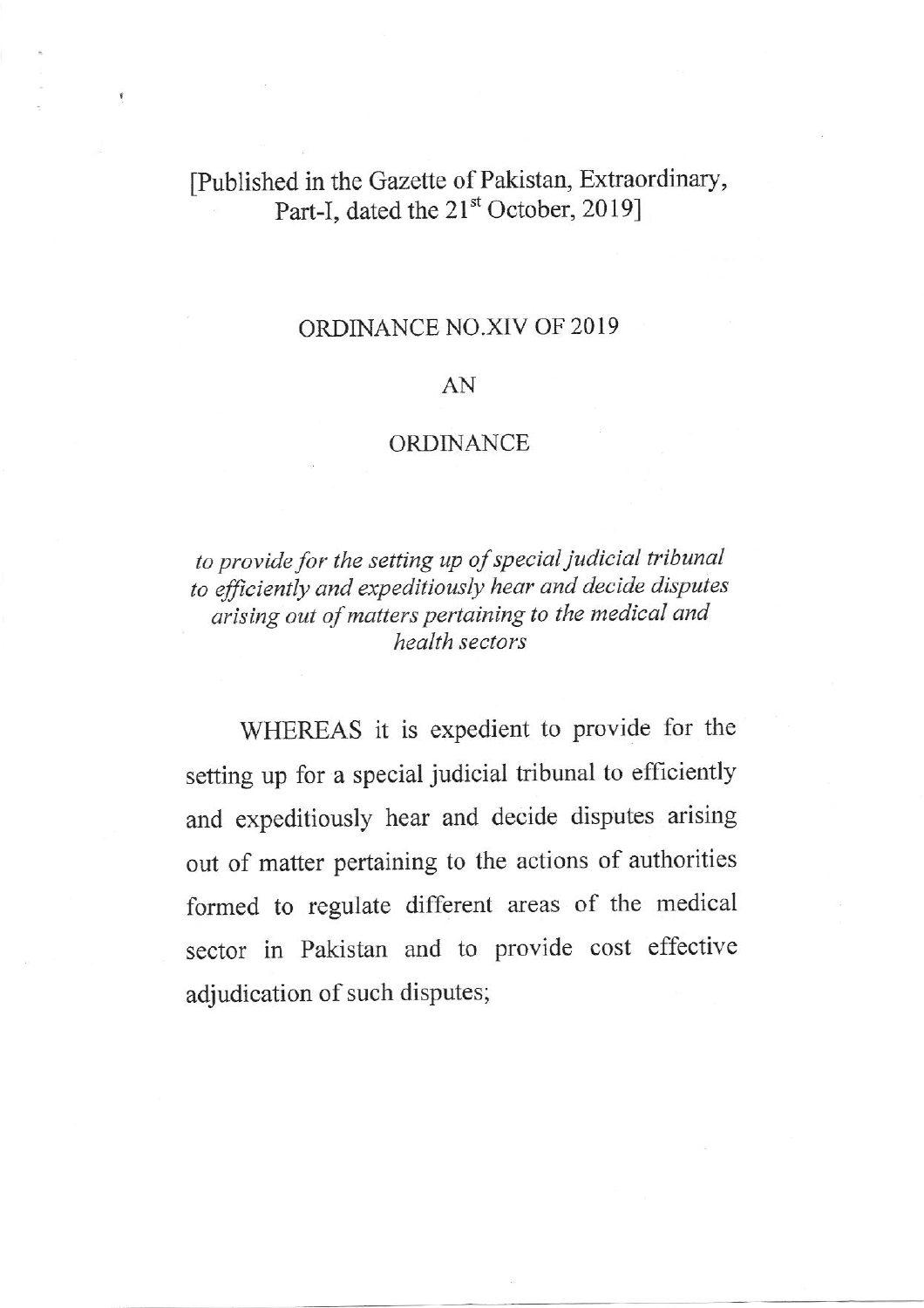AND WHEREAS the Senate and the National Assembly are not in session and the President of the Islamic Republic of Pakistan js salisfied that circumstances exist which render it necessary to take immediate action.

Now, THEREFORE, in exercise of powers conferred by clause (1) of Article 89 of the Constitution of the Islamic Republic of Pakistan the President of the Islamic Republic of Pakistan is pleased to make and promulgate the following Ordinance:-

1. Short title and commencement.-(1) This Ordinance shall be called the Medical Tribunal Ordinance, 2019.

(2) It shall come into force at once.

2. Definitions.-In this Ordinance, unless there is anything repugnant in the subject or context,-

- (a) "Bench" means bench as constituted by the Chairman of the Medical Tribunal;
- (b) "Chairman" means Chairman of the Medical Tribunal;
- (c) "members" means members of the Medical Tribunal;
- (d) "prescribed" means prescribed by this Ordinance, rules or regulations under this Ordinance, as the case may be;
- (e) "Registrar' means the registrar of the Medical Tribunal and includes any other person audorized by the Tribunal to perform the functions of the Registrar under this Ordinance;
- $(f)$  "regulations" means regulations made under this Ordinance;
- (g) "rules" means rules made under this Ordinance;
- (h) "Schedule" means Schedule to this Ordinance and rules; and
- (i) "Tribunal" means Medical Tribunal established under this Ordinance.

3. Cognizance of offences.—(1) No court shall take cognizance in any matter to which jurisdiction of the Tribunal extends.

(2) Any person or entity aggrieved by an act which is an offence under any law for the time being in force triable by the Tribunal or by an order or act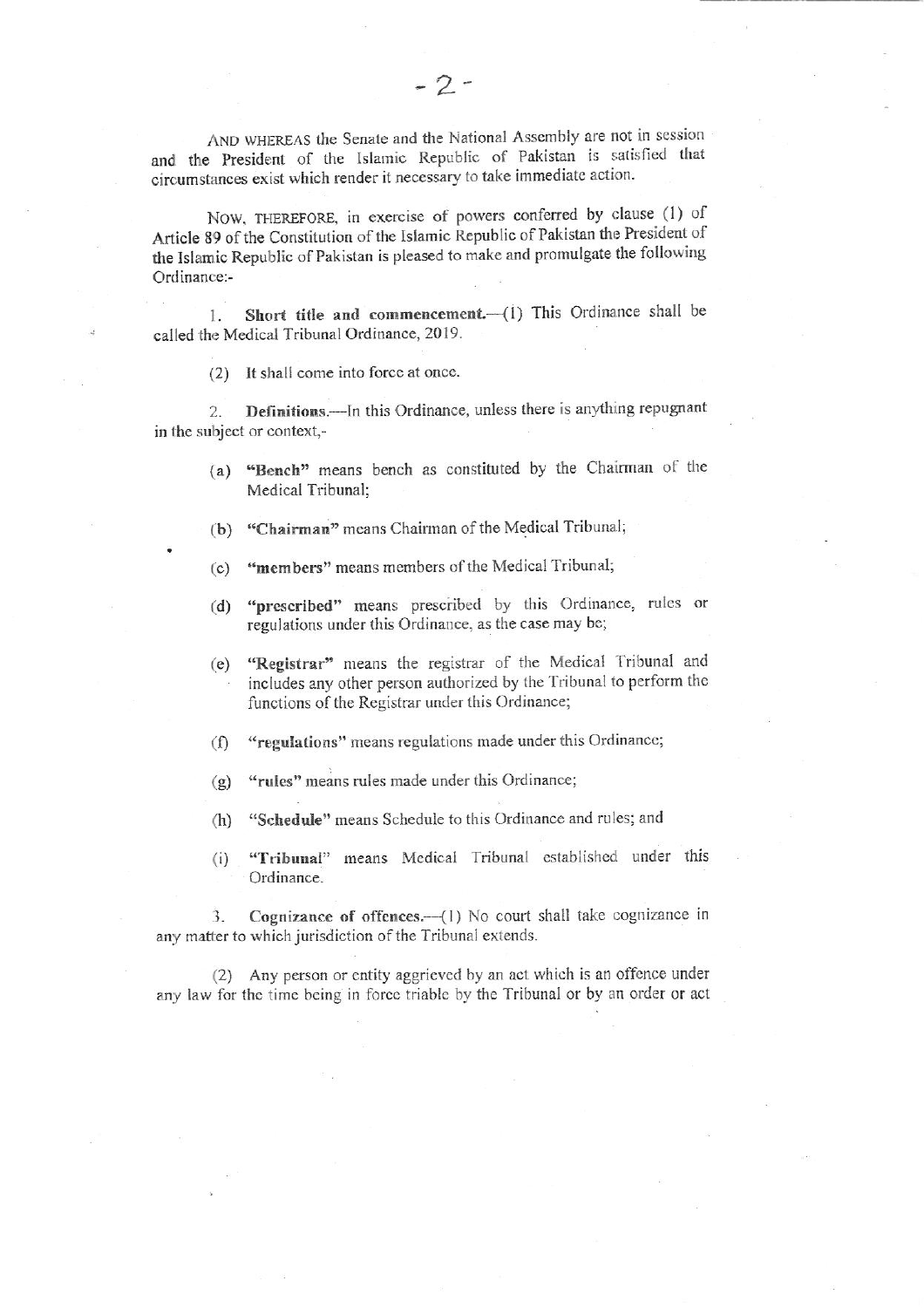which is appealable before the Tribunal may institute a complaint or claim or appeal as the case may be before the Tribunal.

(3) The Tribunal may also initiate appropriate proceeding on dependable information against any individual or institution after issuing notice against an act or omission which falls within the jurisdiction of the Tribunal.

Medical Tribunal.— (1) The Prime Minister of Pakistan shall, by  $4.$ notification in the official Gazette, establish the Tribunal which shall exercise jurisdiction under this Ordinance.

(2) The Tribunal shall consist of a Chairman who has been a judge of a High Court to be appointed by the Prime Minister of Pakistan upon nomination by the Chief Justice of Pakistan.

(3) In addition to the Chairman, the Tribunal shall consist of at least four members and the Federal Government may increase the number of members as required.

(4) The Members of the Tribunal shall be appointed by the Prime Minister of Pakistan in consultation with the Chairman of the Tribunal, of which half shall be jurists who have been judges of High Court and half shall be technical members with suitable professional qualifications and experience, in the medical fields.

(5) The powers and functions of the Tribunal may be exercised or performed by Benches as constituted by the Chairman of the Tribunal.

(6) The principal seat of the Tribunal shall be at Islamabad. The Benches of the Tribunal may function at any of the provincial headquarters as per schedule directed by the Chairman.

(7) If the members of the bench differ in opinion as to the decision to be given on any point, the case shall be referred to the Chairman and the decision of the Tribunal shall be expressed in terms of the opinion of the Chairman.

(8) The Tribunal shall not, merely because of a change in its composition, or the absence of any member from any sitting, be bound to recall and rehear any witness who has given evidence, and may act on the evidence already recorded by, or produced, before it.

(9) The Tribunal may hold its sittings at such places within its territorial jurisdiction as the Chairman may decide.

(10) No act or proceeding of the Tribunal shall be invalid by reason only of the existence of a vacancy in, or defect in the constitution, of the Tribunal.